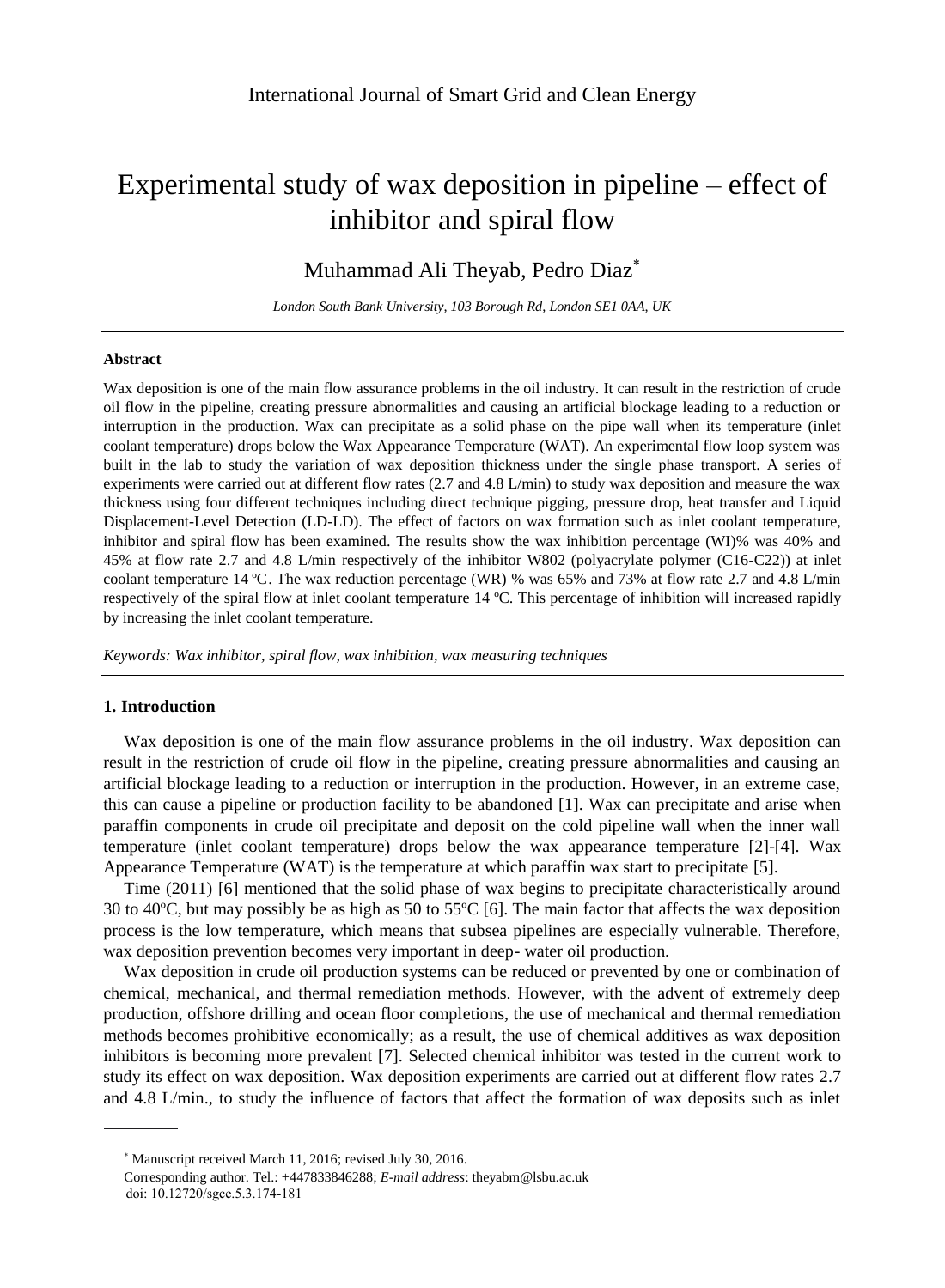coolant temperature, inhibitor W802 polyacrylate polymer (C16-C22) and spiral flow. Four different techniques were used to measure wax thickness including pigging, pressure drop, heat transfer and liquid displacement-level detection (LD-LD).

This study shows a comparison between the techniques for measuring wax thickness; and a comparison between the mitigation techniques to reduce wax thickness.

#### **2. Experimental Methodology**

#### *2.1. Characterization of crude oil*

The crude oil that has been used in this study is one of the oil fields reservoirs with waxing problems in the extreme north eastern part of India. All the crude oil characterization was carried out in the lab following the standards analytical methods as shown in Table 1.

| Characteristics                    | Unit                   | Value | <b>Experimental Method</b> |
|------------------------------------|------------------------|-------|----------------------------|
| Density                            | kg/m $3(15 \text{ C})$ | 850   | mass/volume                |
| Sp. Gravity                        | $60/60$ F              | 0.85  | Calculated                 |
| <b>API</b> Gravity                 | 60 F                   | 34.97 | <b>API</b> Method          |
| WAT at shear rate $10 \frac{1}{s}$ | C                      | 39    | Rheometer                  |
| WAT at shear rate 120 1/s          | C                      | 30    | Rheometer                  |
| Pour Point                         | C                      | 27.6  | Rheometer                  |
| Wax Content                        | $wt\%$                 | 20.15 | ASTM D721                  |
| <b>Saturates</b>                   | $wt\%$                 | 74.91 | <b>SARA</b>                |
| Aromatics                          | $wt\%$                 | 20.44 | <b>SARA</b>                |
| Resins                             | $wt\%$                 | 4.26  | <b>SARA</b>                |
| Asphaltene                         | $wt\%$                 | 0.39  | <b>SARA</b>                |

Table 1. Crude oil characteristics

#### *2.2. Experimental methodology of wax deposition*

Regarding to study wax deposition process, the waxy crude oil was pumped through the inner pipe at a relatively higher temperature than the wall coolant temperature, to create the appropriate environment for the deposition inside the test section. The pressure drop along the length of the pipe was then measured. Experiments for different flow rates (2.7 and 4.8 L/min) were carried out, with and without inhibitors, with and without spiral flow at different aging time  $(2, 4,$  and 6 hr), and different coolant temperature (14, 24, 33, and 40C). The general research strategies that outline the way to determine the parameters which affect the wax deposition are included:

- Study the influence of some factors on wax deposit such as inlet coolant temperature, inhibitor (W802) and spiral flow, to build a wide understanding of the wax deposition process.
- Study the dependence of wax deposition on inlet coolant temperatures by carrying out the experiments at the same flow rate, same oil temperature, but at different coolant temperature.
- Study the influence of the inhibitor polyacrylate based polymer (C16-C22) on wax deposition.
- Evaluation the effect of spiral flow on wax deposition.

#### *2.3. Wax deposition experimental rig design*

An experimental rig was built in the lab to study wax deposition process under the single phase transport and measuring wax thickness using the pressure drop method, pigging method, heat transfer method and LD-LD method. This rig, as shown in Fig. 1, is consist of high thermal conductivity of copper pipe provides the opportunity for more wax precipitation during a short time compared with other metals. This will also provide advantage to quick formation of wax in the copper pipe (for the purpose of studying wax thickness) due to high heat exchange through the pipe wall.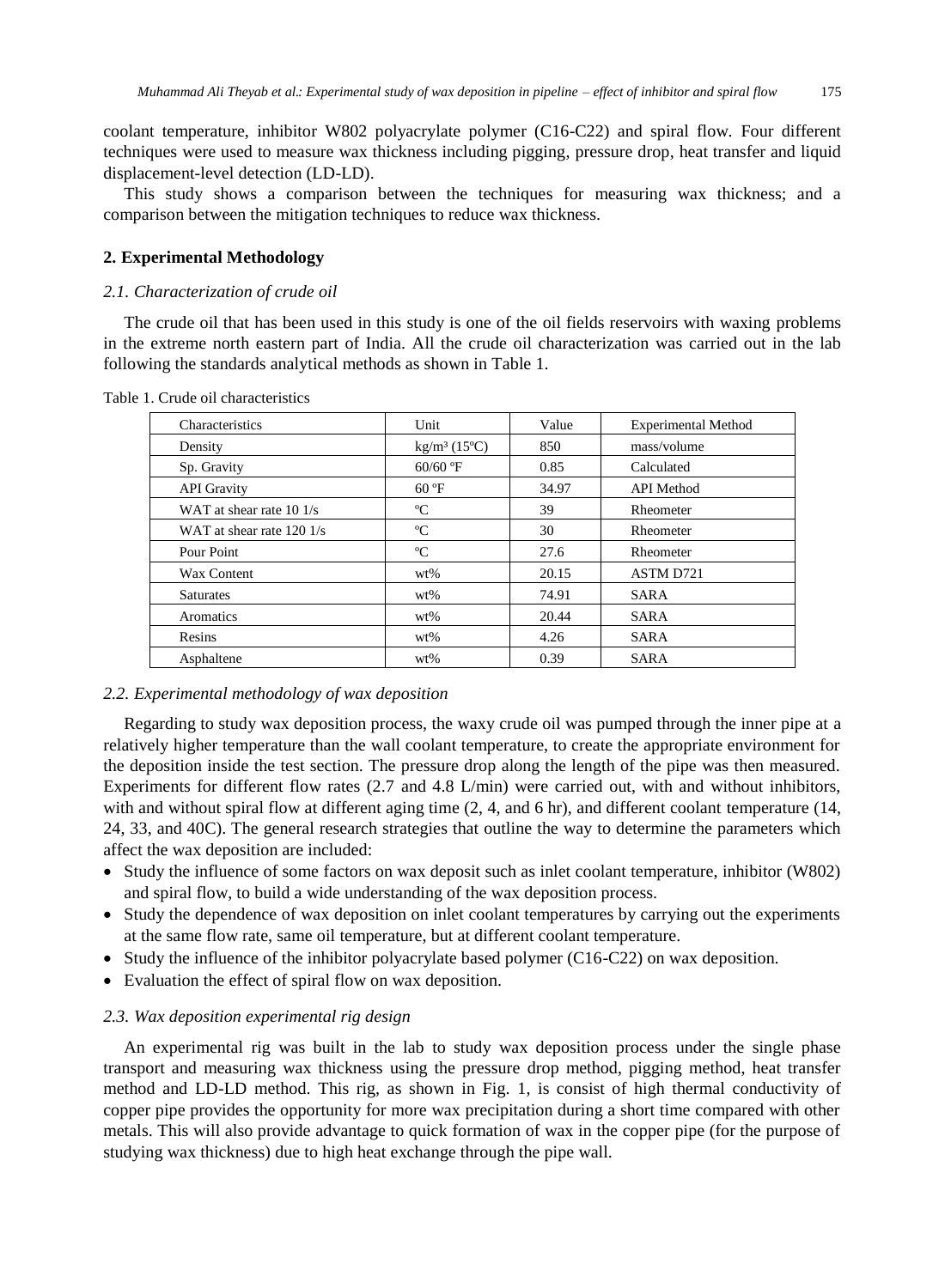

Fig. 1. Schematic of wax deposition test flow loop designe d in this study.

#### *2.4. Techniques for measuring wax thickness*

Four different techniques have been used in this work to measure wax deposit thickness inside the pipe. These techniques are called pigging method, pressure drop, heat transfer and liquid displacement–level detection (LD-LD).

Pigging technique is based on the concept of passing spheres through the test section and measuring the wax volume removed [8]. This method is direct and simple, because it is providing a visual examination of the wax deposit.

Pressure drop technique is based on the concept that wax deposition in a pipe section reduces the hydraulic diameter of the flowing fluid inside the pipe, resulting in an increase in frictional pressure drop over the pipe section [2], [8]. The wax thickness present in the pipe wall can be calculated accurately from the following equation presented by Chen *et al*, (1997) [8]:

$$
(d_i - 2\delta_w)^{5-n} = \frac{2c\rho L}{\Delta p_f} \left(\frac{\mu}{\rho}\right)^n \left(\frac{4Q}{\pi}\right)^{2-n}
$$
 (1)

where  $\Delta p_f$  is the pressure drop, *L* is the length of pipe section, *d* is the hydraulic diameter or effective inside diameter, Q is the volumetric flow rate,  $\rho$  is the fluid density, where  $\mu$  is the apparent viscosity of the crude oil.  $c = 16$ ,  $n = 1$  for laminar flow and  $c = 0.046$ ,  $n = 0.2$  for turbulent flow. Laminar flow exists when NRe ˂ 2000, [8]. Heat transfer technique based on the concept that a thermal resistance term due to heat conduction through the wax layer is added to the total resistance to heat transfer from the flowing fluid to the environment. The wax thickness can be measured from the heat transfer equation.

$$
\frac{T_f - T_o}{q_o} = \frac{1}{h_w} \frac{r_o}{r_i - \delta_w} + \frac{r_o}{k_w} \ln \frac{r_i}{r_i - \delta_w} + \frac{r_o}{k_p} \ln \frac{r_o}{r_i}
$$
(2)

where  $T_f$  is the bulk fluid temperature in the pipe,  $T_o$  is the outside pipe wall temperature,  $q_o$  is the heat flux through the outside pipe wall,  $r_o$  and  $r_i$  are the outside and inside diameters of the pipe, respectively,  $h_w$  is the film heat transfer coefficient from the flowing fluid to the wax layer,  $k_p$  and  $k_w$  are the thermal conductivities of the pipe wall and deposited wax, respectively, and  $\delta_w$  is the thickness of wax layer [8].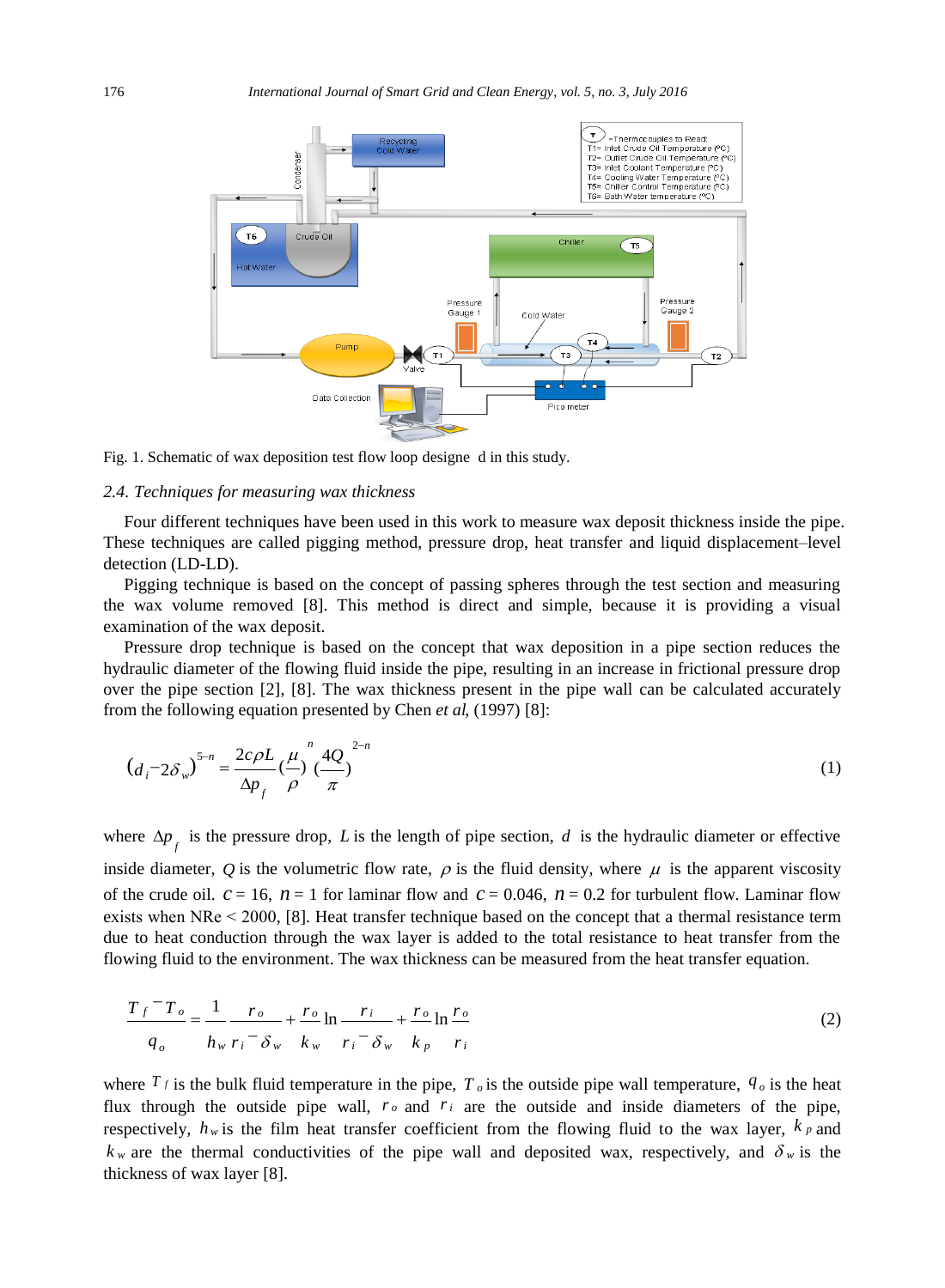Liquid Displacement–Level Detection (LD-LD) technique measured the change in the volume of a removable pipe section before and after wax deposition [2], [8]. In the current research, the test section of the pipe was displaced with water before run the experiment and after wax deposit in the pipe. The difference between the two volumes is representing the wax volume.

### **3. Results and Discussion**

# *3.1. Measuring wax thickness at different techniques*

The four previous techniques have been used to evaluate the wax thickness in the test section of the pipe. Table 2, and Table 3 shows a comparison between the techniques to estimate the wax thickness at different flow rates. The results show a large correspond between the wax volumes measured during the pigging method and LD-LD method, this is illustrate the validity of the methods. The pressure drop method and heat transfer method are shows a similarity in the results at high pressure drop and slightly different at lower pressure drop at the same flow rate.

| Coolant     | Pressure | Wax<br>Exp. | Wax Volume   | $\delta$ <sub>w</sub> mm(Pigging | $\delta_{w}$ mm(Pressure | $\delta_{w}$ mm(Heat | $\delta_w$<br>mm |
|-------------|----------|-------------|--------------|----------------------------------|--------------------------|----------------------|------------------|
| Temp. $(C)$ | Drop(Pa) | Volume(ml)  | $(ml)$ LD-LD | Method)                          | Drop)                    | Transfer)            | $(LD-LD)$        |
| 14          | 1200     | 125         | 126          | 1.82                             | 1.83                     | 1.83                 | 1.84             |
| 24          | 1000     | 83          | 83           | 1.5                              | 1.61                     | 1.3                  | 1.5              |
| 33          | 900      | 19          | 20           | 0.7                              | 0.69                     | 0.71                 | 0.73             |
| 40          | 600      | 0           |              |                                  | 0.04                     | 0.06                 |                  |

Table 2. Measuring wax thickness ( $\delta_w$ ) using different techniques at flow rate 2.7 L/min

| Coolant     | Pressure | Wax<br>Exp. | Wax Volume   | $\partial_{w}$ mm(Pigging | $\delta_{w}$ mm(Pressure | $\delta_{w}$ mm(Heat | $\delta_{w,\text{mm}}$ |
|-------------|----------|-------------|--------------|---------------------------|--------------------------|----------------------|------------------------|
| Temp. $(C)$ | Drop(Pa) | Volume(ml)  | $(ml)$ LD-LD | Method)                   | Drop)                    | Transfer)            | (LDLD)                 |
| 14          | 3000     | 85          | 87           | 1.5                       | 1.72                     | 1.72                 | 1.52                   |
| 24          | 2700     | 70          | 70           | 1.36                      | 1.45                     | 1.27                 | 1.36                   |
| 33          | 2100     | 15          | 17           | 0.63                      | 0.79                     | 0.65                 | 0.67                   |
| 40          | 1200     |             |              |                           | 0.054                    |                      | $\Omega$               |

Table 3. Measuring wax thickness ( $\delta_w$ ) using different techniques at flow rate 4.8 L/min



Fig. 2. The effect of inlet coolant temperature on wax thickness at different flow rates (a) 2.7 L/min (b) 4.8 L/min, and different techniques.

#### *3.2. Effect of inlet coolant temperature*

In this study, it was observed that the inlet coolant temperature affects the wax deposition inside the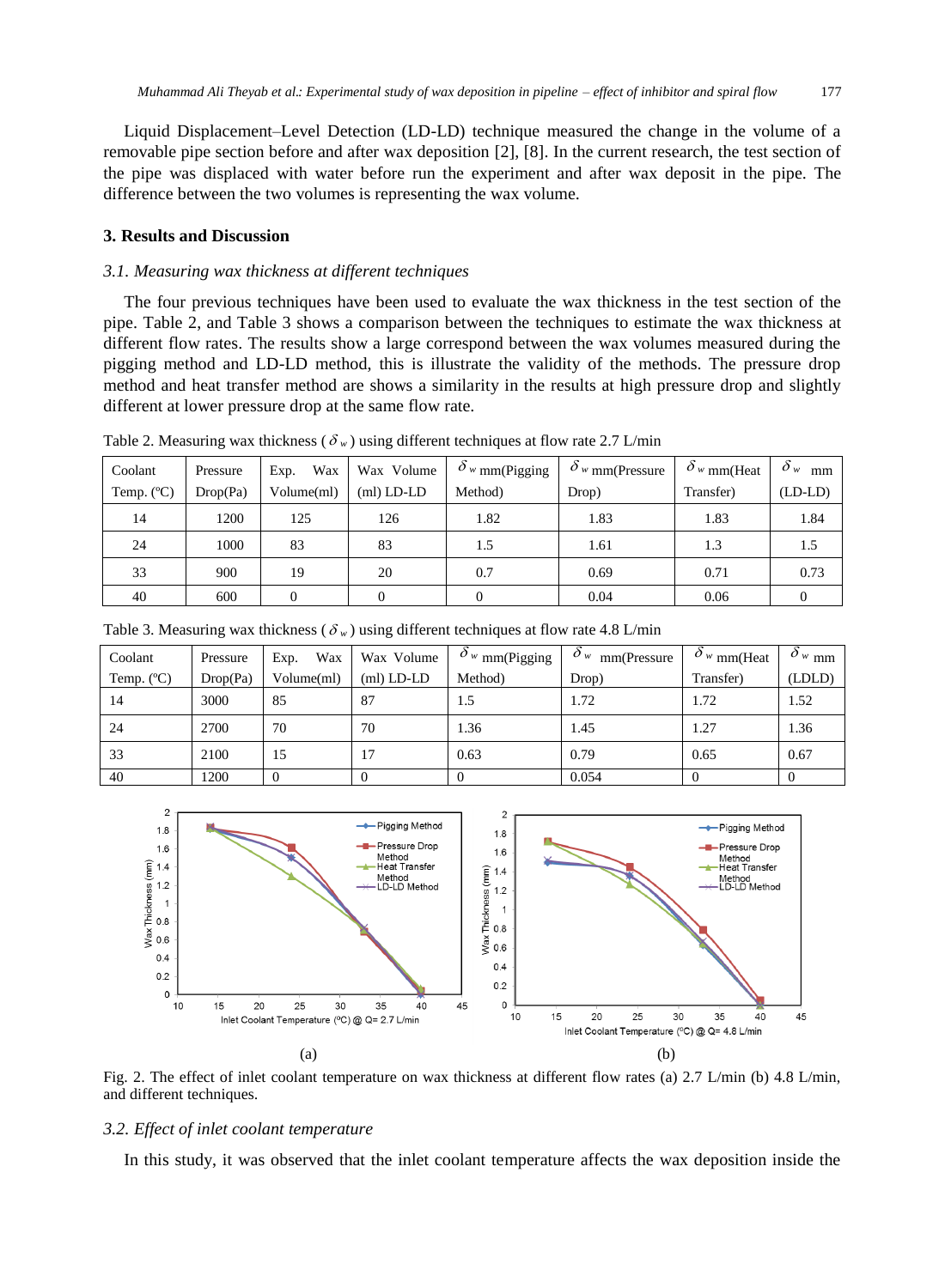pipe. During run the experiments, it was noted that the deposit thickness is increased with decreasing the inlet coolant temperature even when was the crude oil temperature above wax appearance temperature, that means wax deposition depend on the inlet coolant temperature more than it depend on the crude oil temperature. Wax thickness increased to 1.83 mm at the end of the experiment when the inlet coolant temperature was equal to  $14 \text{ C}$ .

The wax thickness decreased when the inlet coolant temperature increased  $(24, 33, 40 \text{ C})$  respectively and stopped to precipitate at 40  $\mathbb C$  as shown in Fig. 2, where this temperature is above wax appearance temperature.

#### *3.3. Effect of inhibitor on wax thickness*

The performance of some of wax inhibitors was evaluated at concentration 1000ppm to determine their effects on the wax precipitation using the Bohlin Gemini II Rheometer. The effect was appeared on the wax appearance temperature and the viscosity of the crude oil.

The analysis of the crude oil with the inhibitors shows that the inhibitor W802 (polyacrylate polymer (C16-C22)) produced the greatest reduction in viscosity, which means reduction in the wax appearance temperature. This inhibitor has been used to study its effect on the wax deposition at different flow rates (2.7 and 4.8 L/min).

Fig. 3 shows that the inhibitor reduced the wax thickness at flow rate 2.7 L/min and inlet coolant temperature  $14 \text{ } \text{C}$  from 1.86mm to 1.42mm, this consider a great reduction at this low temperature. Also, it reduced the wax thickness from 1.63 mm to 1.3 mm at flow rate 4.8 L/min and inlet coolant temperature 14  $\mathbb{C}$ .



Fig. 3. The effect of inhibitor W802 on wax thickness at 2.7 and 4.8 /min, at inlet temperature 14 ºC.

The inhibitor has been used in the current work are based on polymers which are normally used as pour point depressant. The reduction in the pour point and the crude oil viscosity had been making the transportation of the crude oil easier [9], [7]. This inhibitor was reducing the wax deposition process by interfering with wax crystallization and growth process. However, this interfering mechanism has not yet been fully understood [10].



Fig. 4. The structure of wax before (a) and after (b) adding the inhibitor W802 using SEM.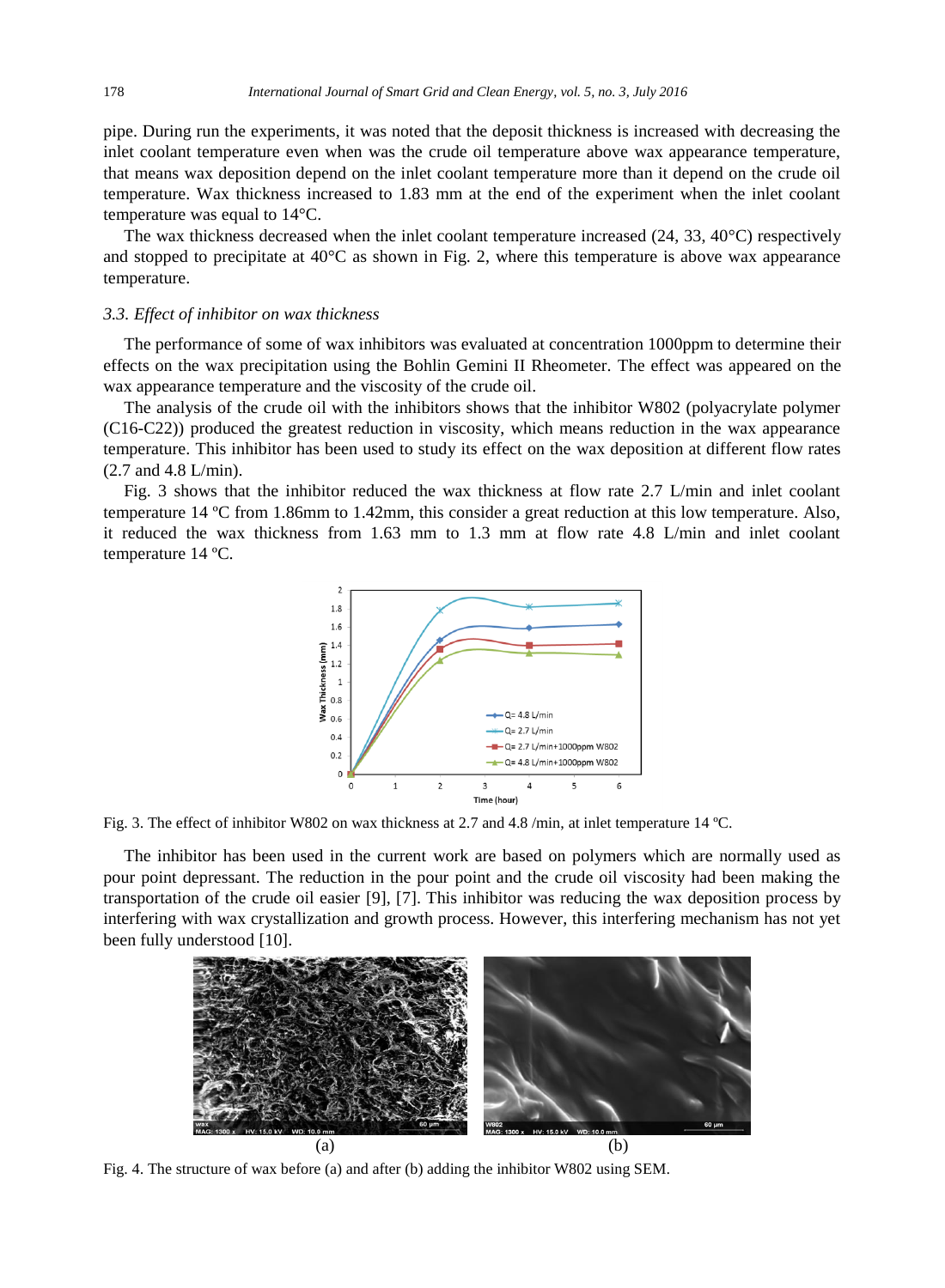The effect of the inhibitor on wax structure have been examined using the Scanning Electron Microscopy (SEM) as shown in Fig. 4, where it can be seen the clearly how the inhibitor effect and changed the wax structure. This change can be illustrated as wax inhibitor polymers containing similar structure to the wax structure, thereby allowing the inhibitor crystal to be incorporated into the wax crystal growth. Sometimes the structural part of the polymer covers the wax site, thereby preventing further wax crystal growth and promoting the formation of smaller wax aggregates [10], [7].

# *3.4. Effect of spiral flow on wax thickness*

In this study, spiral flow was used to mitigate wax deposition inside the pipe; this kind of flow was created by insert a thin twisted aluminium plate inside the test section of pipe and equal to pipe length. In this case the spiral flow was created and examined in the rig, where the experiments were carried out at different flow rates, different coolant temperatures, and different times. During carrying out the experiments it was noticed that the pressure drop along the pipe was huge, due to the twisted plate inside the pipe where the crude oil flow will take long time compare with the flow in the pipe without twisted plate. In this case, the shear stress will be high due to increase the velocity of the flow, and the force of the shear stress will be higher than the force of wax deposition and it prevents wax crystal growth.

On another hand, it was noticed that the temperature drop of the crude oil along the test pipe was double compare with the temperature drop of the crude oil without twisted plate. This drop in temperature happened due to increase the length of the crude oil flow, where it leading to loss temperature to surrounding. Despite of increasing both of the pressure drop and the temperature drop, the volume of the wax deposit inside the pipe was lower comparing with the wax volumes of the experiments with laminar or turbulent flow, because of the spiral flow increased the shear stress inside the pipe.

The spiral flow prevents wax deposition in the pipe where it was reduced the wax thickness from 1.86 to 1.07 mm at inlet coolant temperature 14 C, flow rate 2.7 L/min and 6 hours the time of the experiment. While, the reduction in wax thickness at inlet coolant temperature 14 C, flow rate 4.8 L/min and same experiment period, was from 1.63 to 0.85mm as shown in Fig. 5.



Fig. 5. The effects of spiral flow on wax thickness at different flow rates.

#### *3.5. Evaluation of wax inhibition*

Wax Inhibition WI (%): The ratio of the difference of wax deposition rate with and without inhibitor to that of the blank oil at a specific temperature [7].

$$
WI(\%) = 100 \frac{W_b - W_{wi}}{W_b} \tag{3}
$$

 $W_b$  = Wax deposit by volume of the blank oil (ml),  $W_{wi}$  = Wax deposit by volume during the same period of time treated oil (ml).

Wax Reduction WR (%): The ratio of the difference of wax deposition rate with and without spiral flow to that of the blank oil at a specific temperature.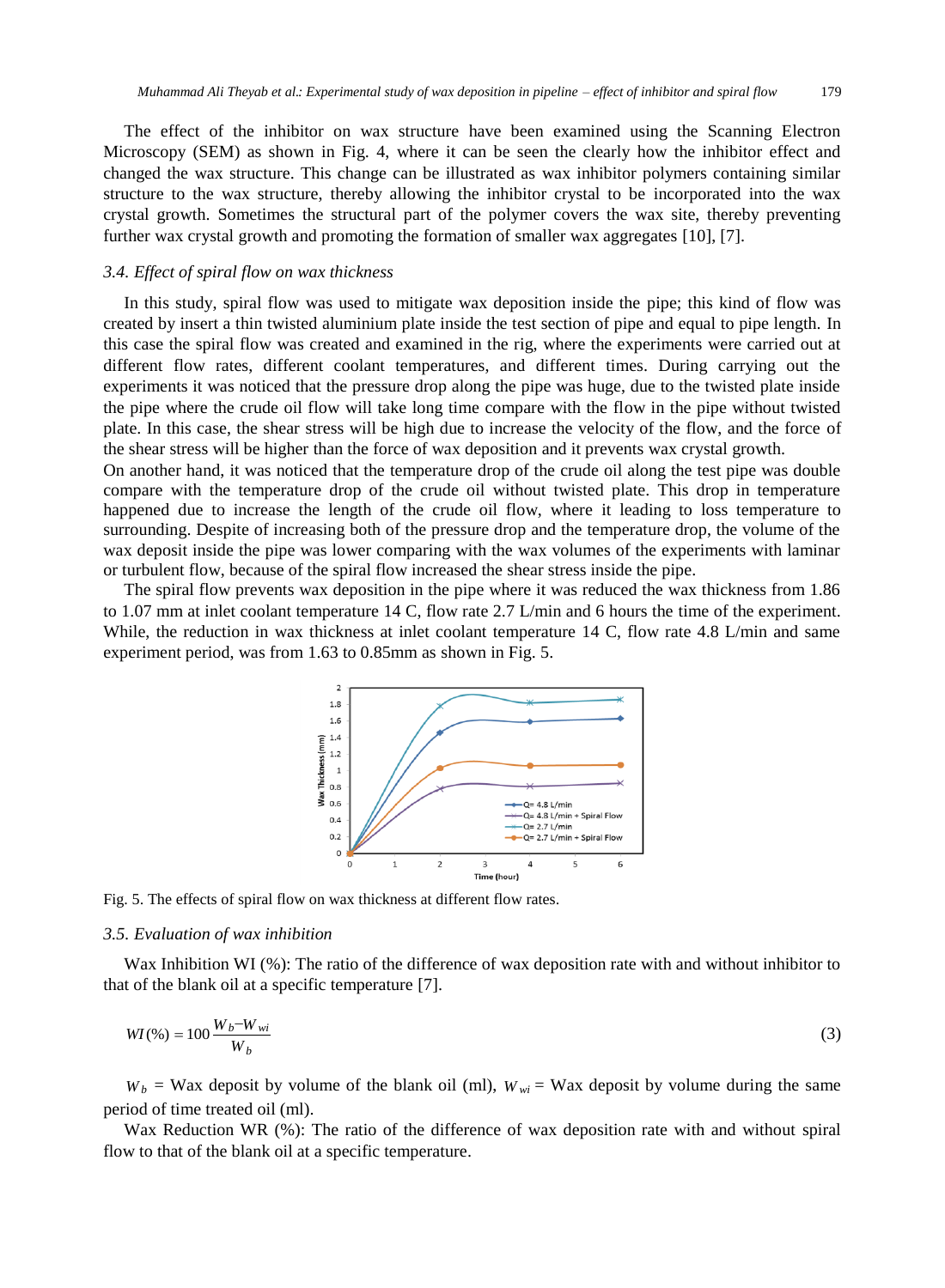$$
WR(\%) = 100 \frac{W_b - W_{ws}}{W_b} \tag{4}
$$

 $W_{ws}$  = Wax deposit volume during use the spiral flow (ml).

Fig. 6, shows the wax inhibition percentage (WI)% of inhibitor W802 and wax reduction percentage (WR)% of spiral flow, where at flow rate 2.7 L/min, inlet coolant temperature 14  $\degree$  C and 1000 ppm inhibitor W802, the wax inhibition percentage was 40% while with the spiral flow was 65%. At flow rate 4.8 L/min, inlet coolant temperature 14  $\degree$ C and 1000ppm inhibitor W802, the wax inhibition percentage was 45% while with the spiral flow was 73%. This percentage of inhibition will increased rapidly by increasing the the inlet coolant temperature.



Fig. 6. Wax inhibition % of the inhibitor W802 and spiral flow.

#### **4. Conclusion**

Wax can precipitate as a solid phase on the pipe wall when its temperature drops below the WAT. It results in the restriction of crude oil flow in the pipeline, creating pressure abnormalities and causing an artificial blockage leading to a reduction or interruption in the production.

An experimental rig was designed to study wax deposition process and study some parameters that influence on the wax formation such as inlet coolant temperature, inhibitor and spiral flow. Four different techniques have been used to evaluate the wax thickness in the test section of pipe include pigging, pressure drop, heat transfer and liquid displacement-level detection.

Two mechanisms had been used to mitigate wax deposition, inhibitor W802 (polyacrylate polymer (C16-C22)) and spiral flow where created by inserting a thin twisted aluminum plate in the test section of the pipe.

The results show that wax deposit increases with decreasing the inlet coolant temperature, and decreases and stops above WAT. The results show the wax inhibition percentage (WI)% was 40% and 45% at flow rate 2.7 and 4.8 L/min respectively of the inhibitor W802 (polyacrylate polymer (C16-C22)) at inlet coolant temperature 14  $\mathbb{C}$ . The wax reduction percentage (WR) % was 65% and 73% at flow rate 2.7 and 4.8 L/min respectively of the spiral flow at inlet coolant temperature 14ºC.

It can be concluded that the chemical inhibitor and the spiral flow work efficiently to mitigate wax deposition, but the spiral flow presented better results due to increasing shear stress inside the pipe.

This technique of creating spiral flow by using twist material inside the pipe will provide a potential mechanism to reduce waxing.

#### **Acknowledgement**

The authors would like to thank the Ministry of Higher Education and Scientific Research/Iraq for the financial support. We would like to thank Dr Issa Chaer, Dr Nick Power from London South Bank University and Miss Heather Blackwood from Roemex Limited Company, for them helps.